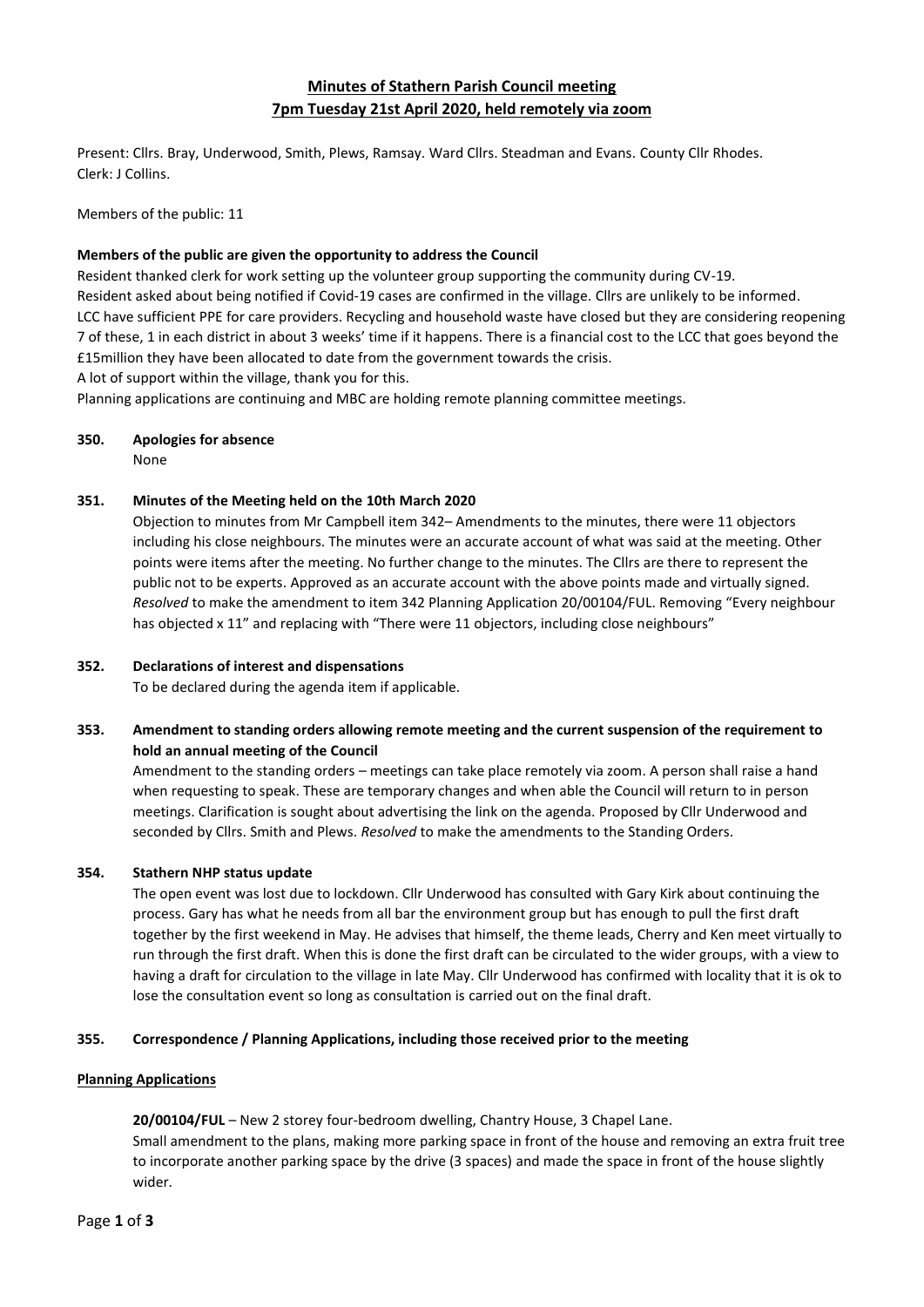Access is still a concern and needs a condition during the build. *Resolved* that clerk writes to request a condition around access during the building phase to protect the neighbour's safety.

**Actions;** Clerk write to Melton planning

### **Correspondence**

- Alicia Kearns MP thanks for the response to the current pandemic and the launch of Rutland and Melton's unsung heroes to recognise an individual, group or business that is making a large contribution to help our communities. Any nominations. *Resolved* to publish for public to respond.
- Pothole repairs, some are complete, some are still pending. Signpost on Blacksmith End will be repaired in due course.
- Agenda for planning committee 30th Apr nothing from this Parish
- Andrew Cunningham has visited the old butcher's shop and considers the works do not harm the character and appearance of the Stathern conservation area, new windows will need to be timber or powder coated aluminium.
- MBC environment officer Construction sites can burn low risk waste. Keep an eye on the burning issue and record and report any further issues to him.
- WMI temporarily closed and being used as a space for villagers to collect their groceries ordered through the Coffee Shot. Exercise classes continue remotely, details on FB page. New phone line and WiFi due to be installed in June.

**Actions;** Clerk put unsung heroes details on PC social media

### **356. Approval of a monthly payment plan to provide remote meetings via zoom**

£11.99 plus vat £14.39. Approval proposed by Cllr Plews, second by Cllr Smith. *Resolved* to approve payment for the monthly plan.

### **357. Payments and Receipts**

### *Payments*

| £701.25 | 22656                                  |
|---------|----------------------------------------|
| £98.31  | D/D taken on $31/03$ – into last years |
| £4.50   | 22657                                  |
| £14.39  | 22657                                  |
| £260.62 | 22658                                  |
| £135.00 | 22659                                  |
| £180.00 | 22660                                  |
|         |                                        |

*Resolved* that the invoices have been scanned, sent to and inspected by Cllrs, payments approved and cheques to be signed.

### *Receipts*

None

### *Playpark account*

*Payments*

None

*Receipts*

None

# **Hands Charity**

*Receipts*

None

### *Payments*

None

### **358. STAT1 development – Any updates prior to meeting**

Amendments have been made to the masterplan and is with Davidsons to be signed off. They are also reviewing responses from MBC in relation to housing mix and any implications to the masterplan amendments.